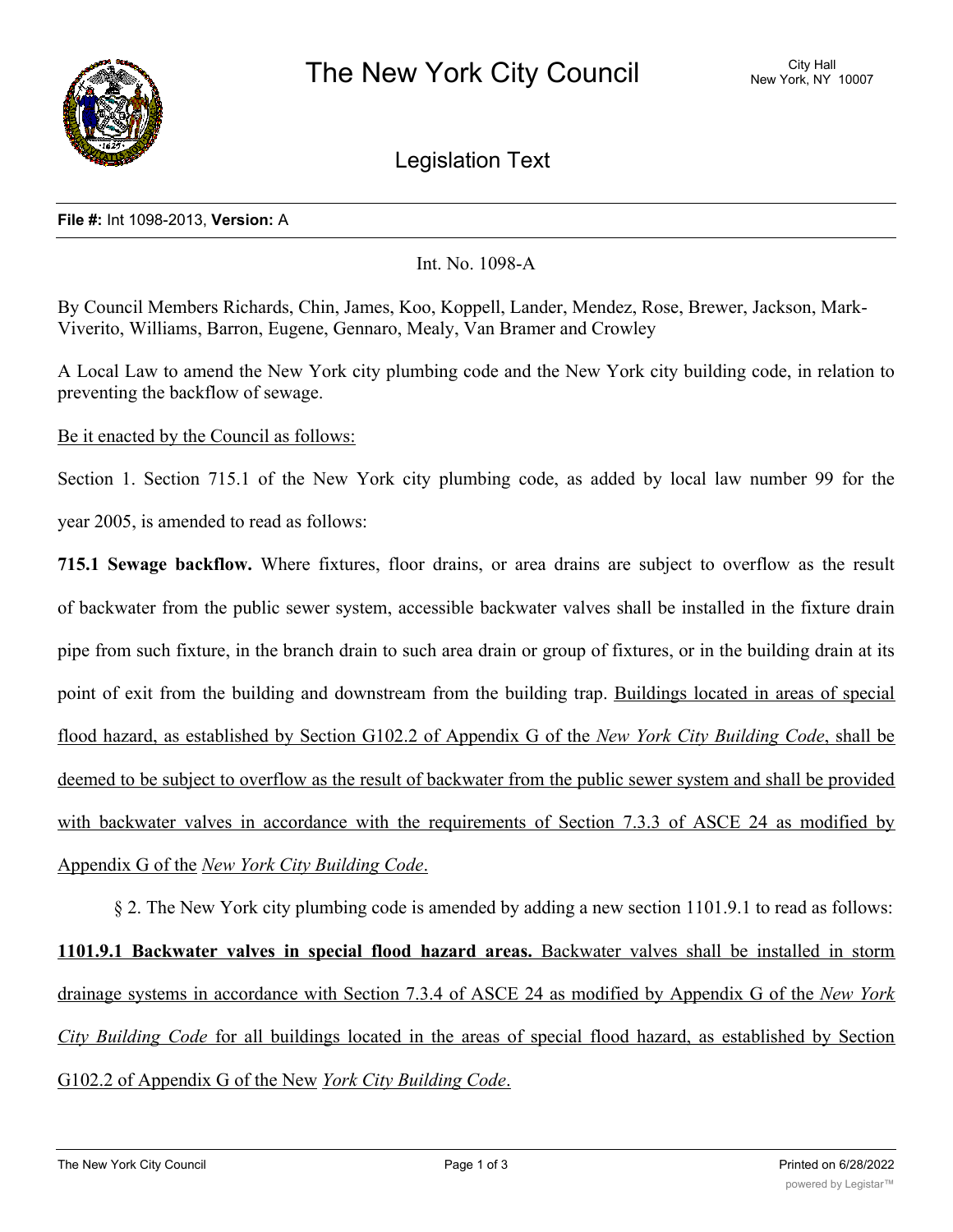§ 3. Section BC G501.1 of the New York city building code, as added by local law number 33 for the year 2007, is amended by adding two new amendments to sections 7.3.3 and 7.3.4 of ASCE 24-05 to read as follows:

**Section 7.3.3.** Section 7.3.3 is amended to read as follows:

**7.3.3 Plumbing Systems Installed Below Minimum Elevations.** Plumbing systems and components, including plumbing fixtures, shall be elevated above the elevation specified in Table 7- 1. Where plumbing systems and components have openings below the elevation specified in Table 7 -1, the openings shall be protected with automatic backwater valves or other automatic backflow devices. Devices shall be installed in each line that extends below the DFE to prevent release of sewage into floodwaters and to prevent infiltration by floodwaters into the plumbing. Redundant devices requiring human intervention shall be permitted. Plumbing systems shall be provided with backwater valves in the building drain at its point of exit from the building and downstream of the building trap.

**Section 7.3.4.** Section 7.3.4 is amended to read as follows:

**7.3.4 Sanitary Systems.** Sanitary systems shall be designed to minimize infiltration of flood waters into the systems and discharges from the systems into floodwaters. Vents and openings shall be above the elevation specified in Table 7-1. Sanitary system storage tanks shall be designed, constructed, installed, and anchored to resist at least 1.5 times the potential buoyant and other flood forces acting on an empty tank during design flood conditions. Tanks and piping shall be installed to resist local scour and erosion. Sanitary systems shall be provided with backwater valves at the point of exit from the building and downstream of the building trap. Sanitary systems that must remain operational during or immediately after the design flood or lesser floods shall be equipped with a sealed storage tank that is sized to store at least 150% of the anticipated sewage flow associated with